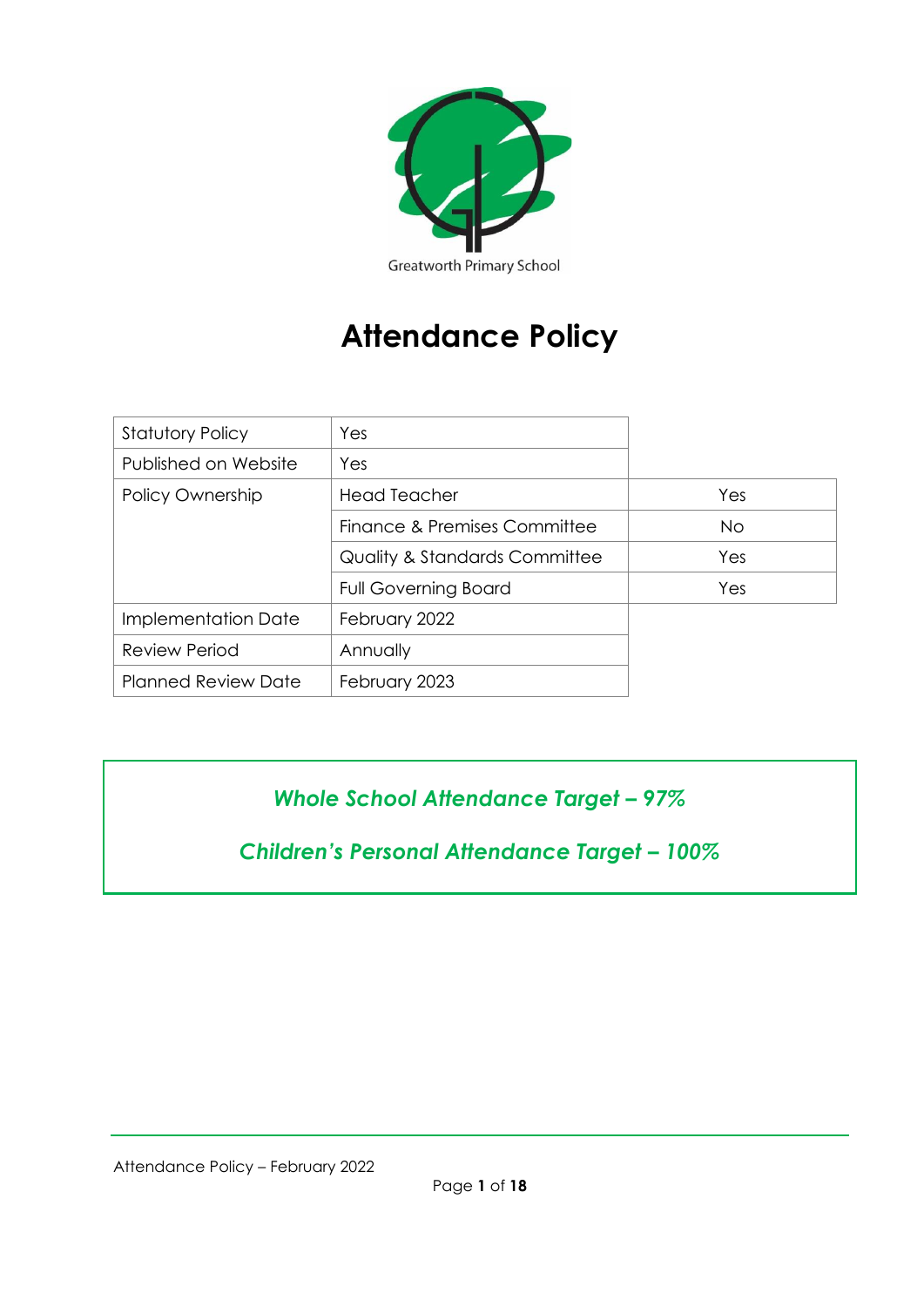

#### **Introduction**

This Attendance Policy meets the requirements of the school attendance guidance from the Department of Education (DfE), and refers to the DfE's statutory guidance on school attendance parental responsibility measures.

Regular attendance at school is not only a legal requirement but is vital, without regular attendance the learning process becomes fragmented and unsatisfactory. It is our policy that no child's attendance should fall below an acceptable level as we recognise that good attendance is central to raising standards and pupil achievement.

#### **Aims**

Greatworth Primary School aims to achieve excellent levels of attendance and punctuality to enable all pupils to take full advantage of the educational opportunities available to them to develop their full potential.

The aim of the Attendance Policy reflects this and recognises that regular attendance has a positive effect on the motivation and attainment of pupils and staff.

National data clearly shows a correlation between poor attendance and lower academic achievement. Greatworth Primary School aims to meet its obligations with regards to school attendance by:

- Supporting pupils and parents/carers by promoting good attendance and reducing absence, including persistent absence
- Promote children's welfare and safeguarding
- Ensuring every pupil has access to full-time education to which they are entitled
- Ensuring all pupils succeed and realise their full potential whilst at school
- Making parents/carers aware of their legal responsibilities
- Acting early to address patterns of absence

This policy explains attendance expectations, how we monitor attendance, what we are required to record about your child's attendance and how you can help. We explain what 'authorised' and 'unauthorised' absences are, the procedure and regulations for absence from school in term time and where to find help if you are worried.

It is a legal requirement for parents to send their child to school and for schools to ensure children receive an education. Legal action that may be taken by Northamptonshire County Council is set out in Appendix 1 of this policy.

#### **Expectations**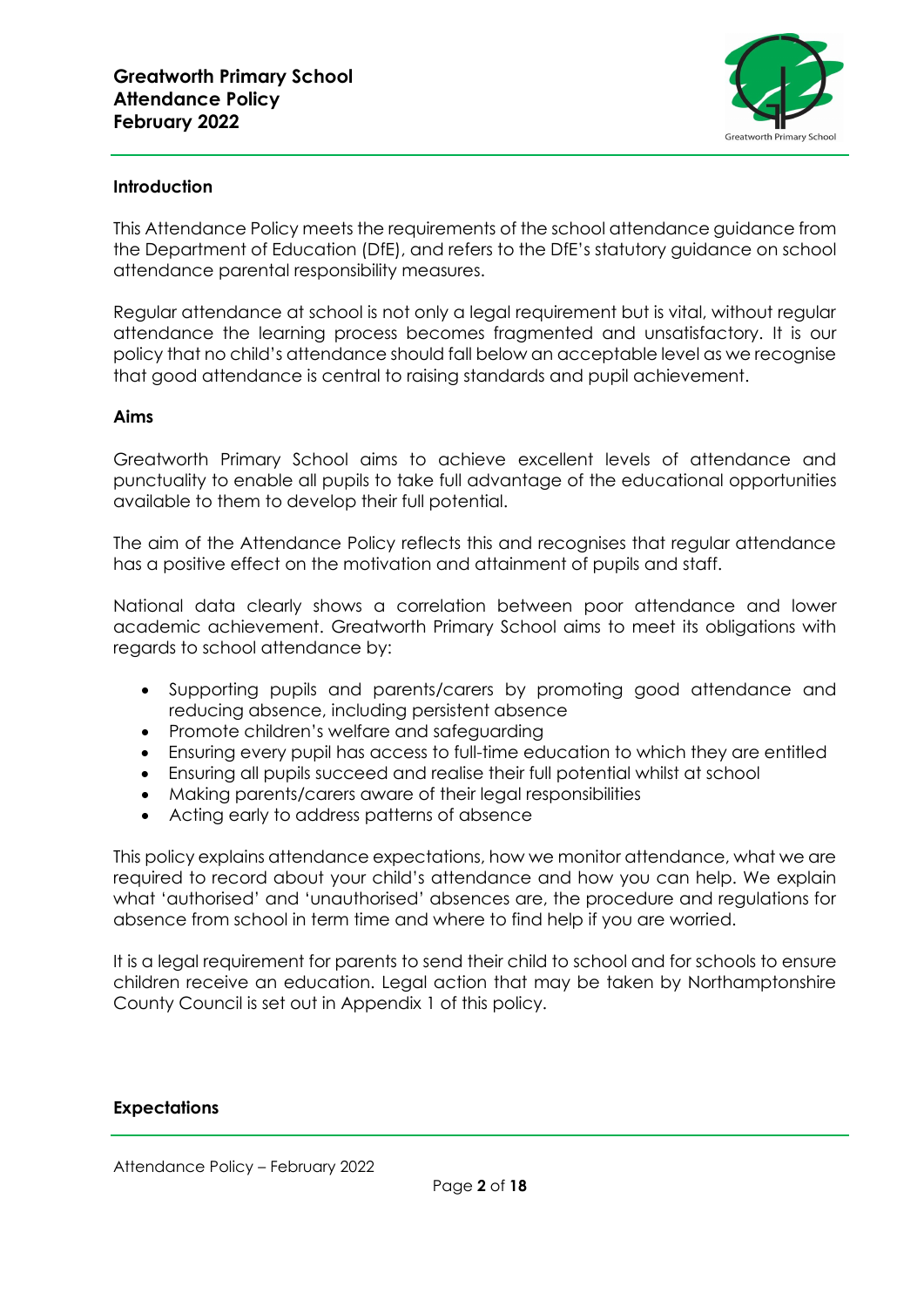

## **Parents/Carers:**

- To ensure regular attendance and be aware of their legal responsibilities
- To do all they can to ensure their child arrives **on time** for morning and afternoon school and prepared for the school day. School starts promptly at 8:45am and afternoon registration is at 1.15 p.m.
- If their child is ill, notify the school **on the first day before 8.45am and every day following** unless agreed not to with the school ;
- Get in touch at an early stage about any concerns they have about their child's attitude to school.
- Children must be collected promptly at 3.15pm.

## **In return the school will:**

- Provide a welcoming atmosphere and safe learning environment
- Keep regular and accurate records of individual attendance and punctuality
- Will monitor persistent late comers and inform parents of our concerns
- Contact home on day 1 of absence if no message has been received from home;
- Contact second contact if no success in response by 11am on the first day of absence
- If still no success, try other means of contact such as email
- If concerns raise of a safeguarding nature, follow reporting processes as detailed in the safeguarding children policy
- Contact home over any unexplained absences.
- Follow up promptly any concerns that parents pass on to us that may be affecting their child's attitude to, or feeling of wellbeing in school;
- Involve external services where appropriate to help pupils re-integrate into school after illness or other individual circumstances;
- Regularly and consistently remind students and parents of the importance of good attendance and punctuality;
- Reward good or improving attendance and action any concerns promptly.

#### **Why attendance matters**

| 98% | $=$ | Less than 5 days absence                                                                          |
|-----|-----|---------------------------------------------------------------------------------------------------|
| 95% | $=$ | ~ 10 Days (two weeks) absence                                                                     |
| 90% |     | ~ 20 Days (four weeks) absence                                                                    |
| 85% |     | $\sim$ 30 Days (six weeks) absence                                                                |
| 80% |     | $\sim$ 40 Days or 8 weeks of education missed over the academic year,<br>averaging 1 day per week |

#### **Registration and Attendance Procedures**

Attendance Policy – February 2022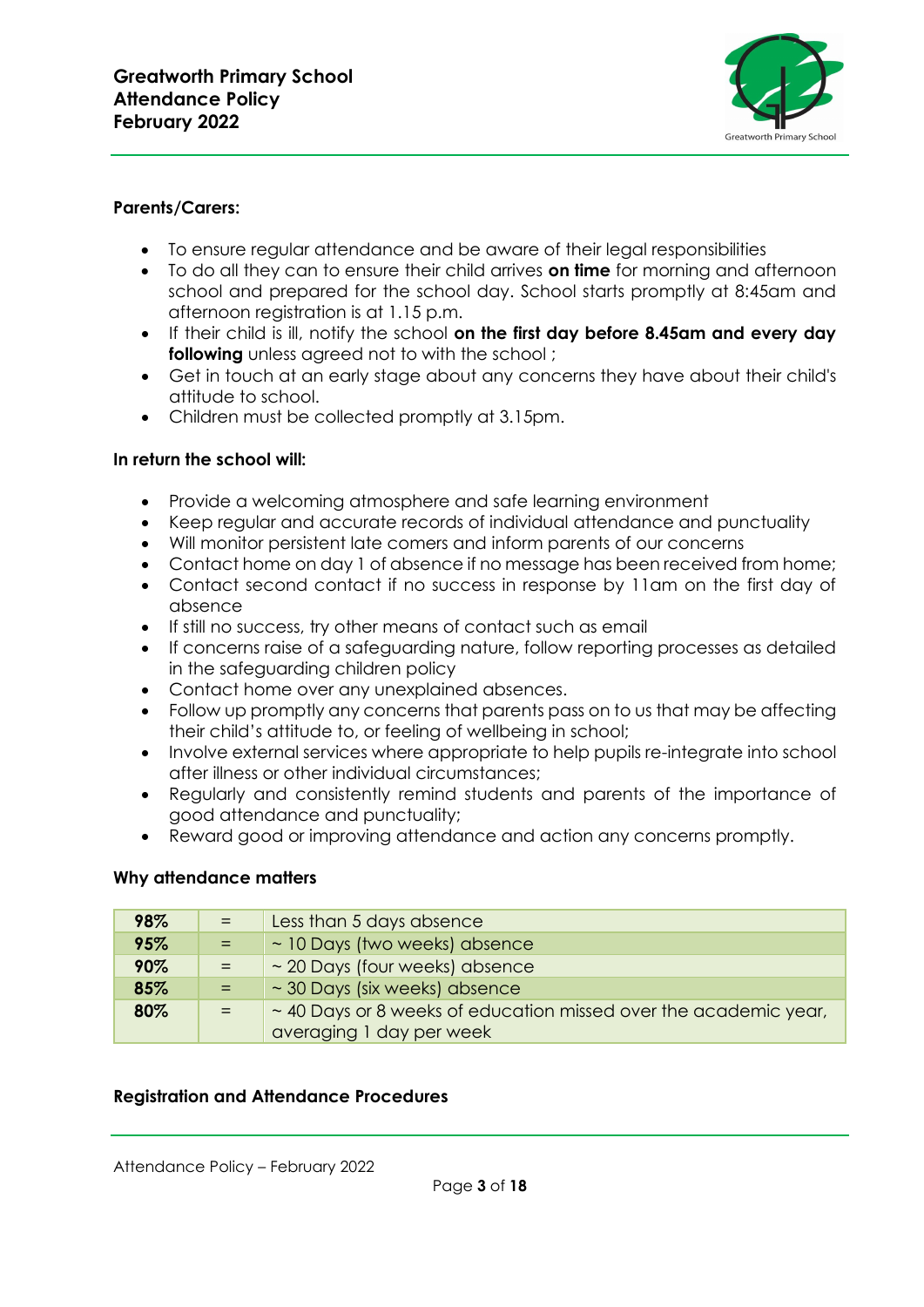

Registers are important legal documents and we rely on accurate input in order to follow up any concerns as well as for data analysis.

The registers information will be checked every morning after registration. It is imperative that the data entered is accurate. Schools have a responsibility for safeguarding the children in their care and it is vital that the information we have is as accurate as possible.

The teacher marks the register at the beginning of each morning and afternoon session, any child not present to answer their name will be marked absent

Parents of children who arrive late are required to sign in the Late Registration Book and will be marked in the register as 'L' (late- authorised) before 9.15am. After 9.15am they will receive the unauthorised mark 'U' (arrived in school after registration has closed).

Teachers monitor attendance daily and record the reason for any absence, provided that written explanation has been received from parents. If no written explanation is received we must try to obtain this by contacting parents. If we do not receive a written response, we must classify the absence as unauthorised.

If we are concerned about a child's absence and we have not heard from parents, we will try to contact all contacts provided by the parents. Contact will be made on the first day of a pupils absence. Each of the contacts provided will be contacted until a reason for absence is provided and where a phone contact cannot be made we will make a home visit or potentially contact the police.

On the third day of absence and thereafter, parents will be contacted to request an update on the child. In addition where a child is absent for 5 days a home visit may be made and parents are required to provide medical evidence to cover the period of absence (for example, appointment card, copy of prescription or prescribed medication).

If patterns of absence are identified which may cause concern about the frequency or validity of absence, parents will be contacted to determine the reasons for the pattern of absence and to offer support for any school based problems or out of school problems. In all cases we aim to help the child re-establish a usual pattern of school life.

Parents of children who are persistently late may also be contacted by the school in order to address the issue.

## **Authorised Absences**

The Department for Children and Families (DCSF) has issued guidelines to all schools detailing valid reasons for authorised or justified absences. Only in exceptional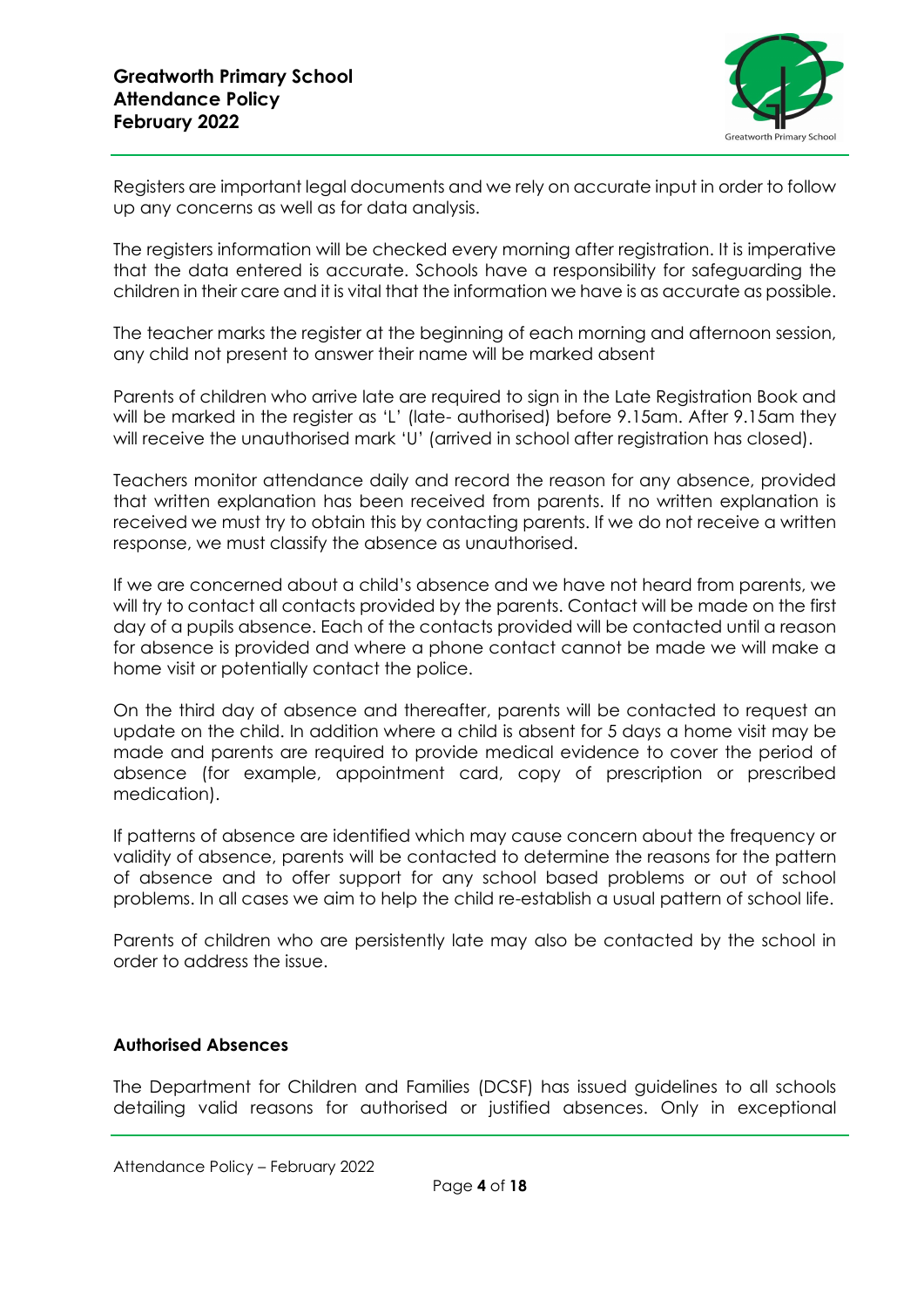

circumstances will leave of absence from school be granted as an Authorised absence. Examples of authorised absences are:

- When a child is ill or receiving medical attention. Absences of 5 days or longer will require medical evidence. (Greatworth School does not have a 48 hour stay away rule after bouts of sickness or diarrhoea).
- Bereavement of a close family member;
- Days of religious observance notified in advance;
- When prior consent has been obtained from the Head Teacher, for example for an educational trip, approved sporting activity or examination;
- Absence due to exceptional circumstances (at the Head Teacher's discretion).

We expect absences to be kept to a minimum: routine medical and dental appointments should be arranged **out of school hours**.

## **Unauthorised Absences**

We cannot authorise any requests for children to be taken out of school during term time for any reason.Unauthorised absences are those where:

- No letter or acceptable explanation is provided by parent(s)/carers;
- The reason for the absence does not fall into one of the categories of authorised absence above.

We ask parents to **notify the school well in advance** (preferably 4 weeks notice), by completing an Application for Absence Form (found in **Appendix 2** of this policy), of any exceptional circumstances to ascertain whether the school would view the reason for absence as valid or not. Every decision made will be in the best educational interest of the children.

The following list provides some examples of Leave of Absence requests which will not be authorised:

- Staying at home to care for a sick relative
- Taking or preparing for a holiday in term time because of parental leave restrictions or availability of cheaper holidays / accommodation
- Holiday overlaps with the beginning or end of term
- Holiday dates booked by mistake or by another family member
- Attending birthdays, weddings or family celebrations;
- Family day visits out
- Extra days missed after illness or holidays
- Transportation issues getting to school
- Adult appointments affecting bringing a child to school or collecting on time
- Different term dates for children at schools in another local authority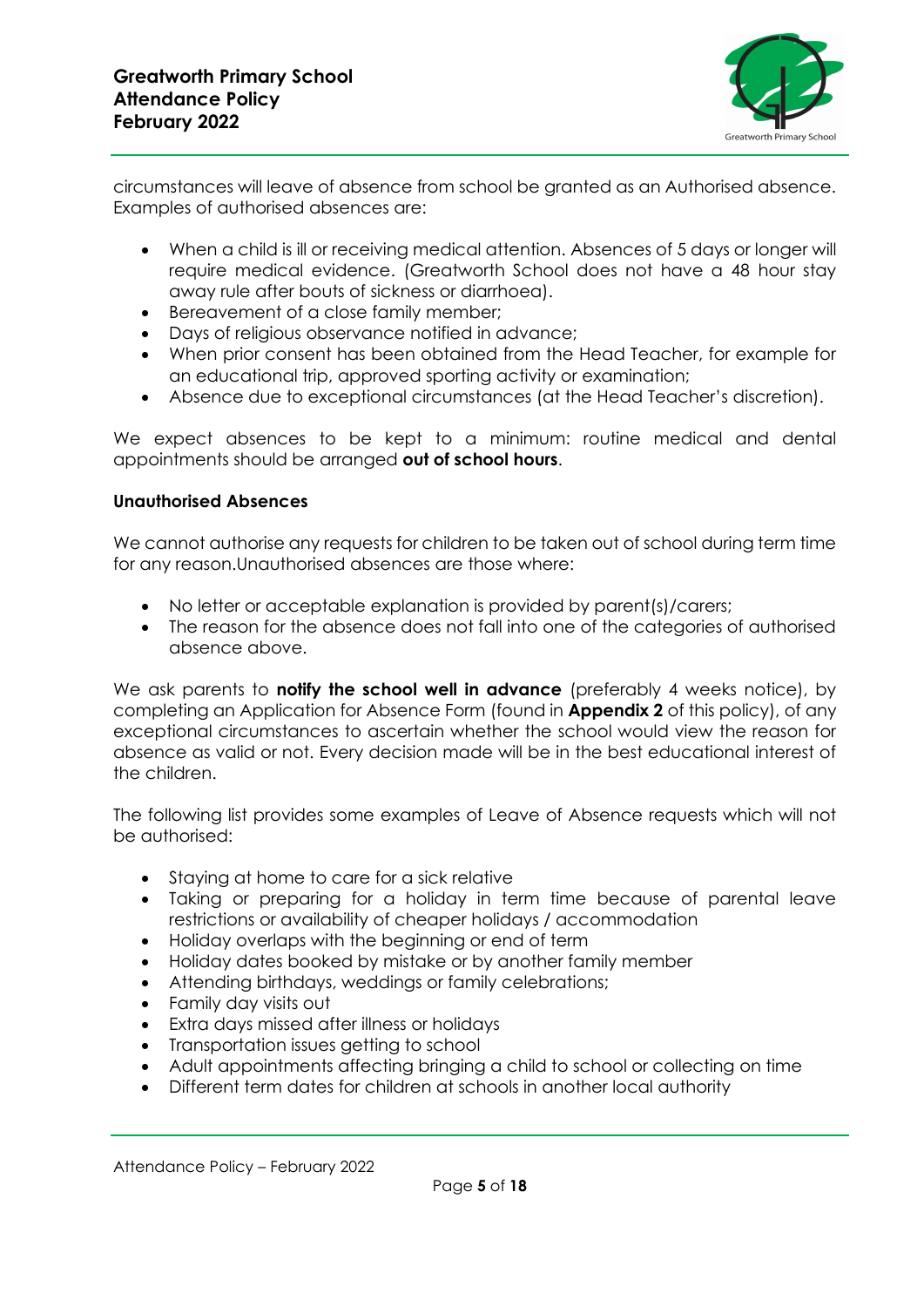

The DfE guidelines make it plain that, in the final analysis, it is the **school** that judges whether an absence is authorised or not.

We do not wish to record unnecessarily absence as 'unauthorised'. Please help us to avoid this by providing signed absence notes, or emails quickly and by supporting the school in promoting the importance of good attendance.

Parents should be aware that they may be fined by the Local Authority by means of a Penalty Notice for unauthorised absences or poor attendance. Please refer to **Appendix 1** of this policy which details Northamptonshire County Council's Code of Conduct regarding Penalty Notices to Address Absences and Poor Attendance at School.

#### **Absences in Term Time**

Government legislation dictates that we cannot authorise holidays being taken in term time for any reason as learning is disrupted and the lost time is detrimental to the educational progress of the child. Holidays taken during term time will be monitored and we have a duty to report these to the Local Authority who may take further action.

The school cannot legally authorise any absence unless there are 'exceptional circumstances'. It is at the Head Teacher's discretion whether an absence is deemed under 'exceptional circumstances'.

An Application for Absence Form must be completed if you are planning to take holiday during term time. A meeting will then take place to discuss your application.

Parents should be aware that they may be fined by the Local Authority by means of a Penalty Notice for taking their child on holiday during term time. Please refer to **Appendix 1** of this policy which details Northamptonshire County Council's Code of Conduct regarding Penalty Notices to Address Absences and Poor Attendance at School.

Fines may be issued when a child misses five consecutive school days or the equivalent of five days within a six week period which are recorded as unauthorised absence.

## **The Process to Improve Attendance / Punctuality**

The school will continue to promote initiatives that recognise and reward good attendance. This is currently promoted through the award of Attendance Certificates for high attendance for each term during Achievement Assemblies.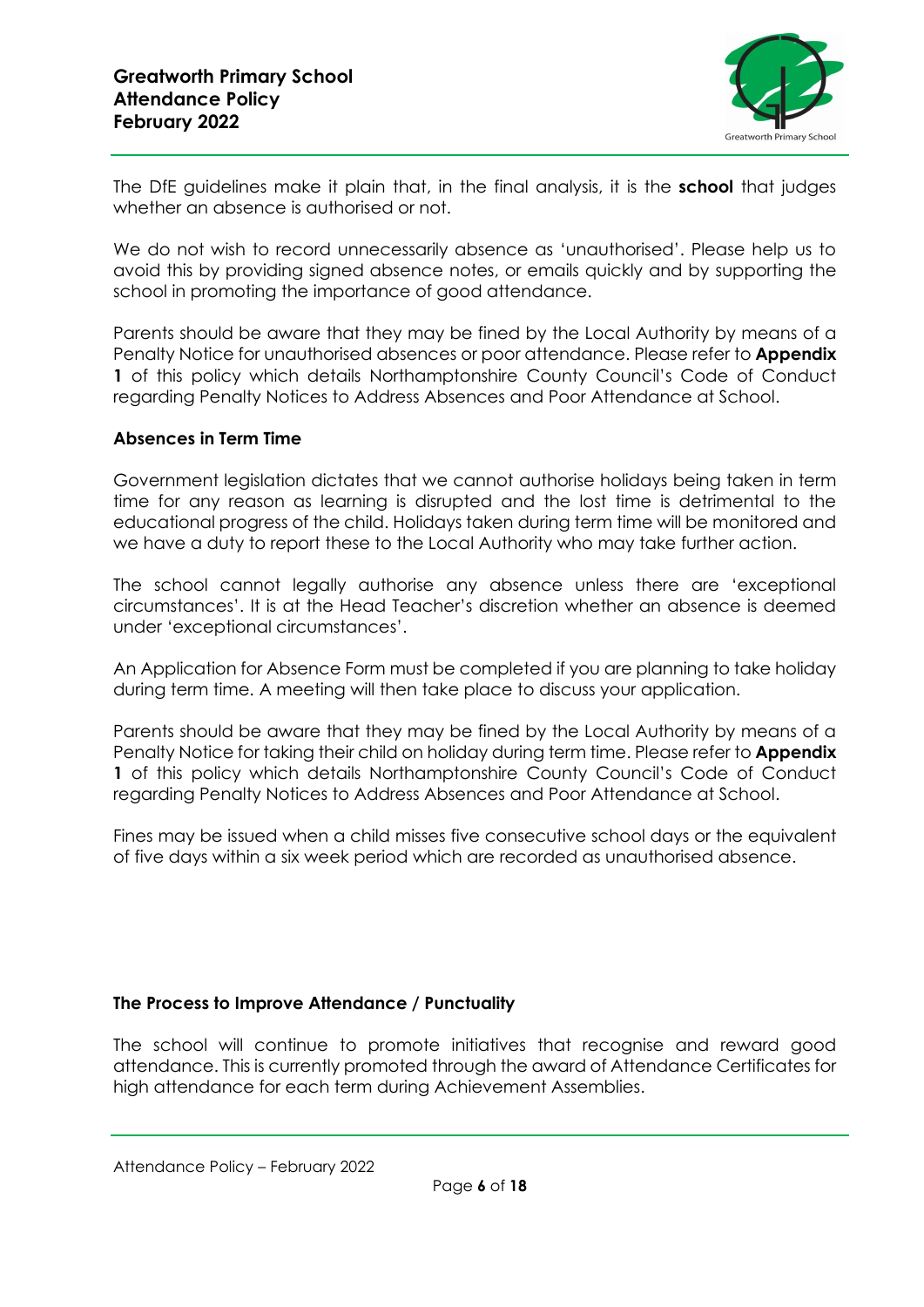

As part of our commitment to ensure pupils attend well at school, our strategy to improve attendance/punctuality will come into force when there is a concern over a child's level of attendance. The following tables explain at what points the process will be implemented:

| <b>Attendance level</b>                                             | <b>Action</b>                                                                                                                                                                                                                                                                                                                                                                                                                                                                                                                                                                                                                                                                                         |
|---------------------------------------------------------------------|-------------------------------------------------------------------------------------------------------------------------------------------------------------------------------------------------------------------------------------------------------------------------------------------------------------------------------------------------------------------------------------------------------------------------------------------------------------------------------------------------------------------------------------------------------------------------------------------------------------------------------------------------------------------------------------------------------|
| <b>General Communication</b>                                        | Regular letters or communication through<br>newsletter or parentmail will be sent to all parents<br>reinforcing the importance of good attendance<br>and punctuality.                                                                                                                                                                                                                                                                                                                                                                                                                                                                                                                                 |
| <b>Below 96% from December</b><br>(below 90% for up to<br>November) | The pupil is entered into the monitoring list.<br>Parents will receive letters to report cumulative<br>attendance below 96% on multiple occasions<br>between September and July.                                                                                                                                                                                                                                                                                                                                                                                                                                                                                                                      |
| Below 92%                                                           | We will contact parents where cumulative<br>attendance falls below 92%. Parents / Carers will be<br>invited to attend an attendance surgery with the<br>headteacher and / or the deputy safeguarding<br>lead. The meeting will be an opportunity for<br>parents/carers to talk about any issues or obstacles<br>preventing their child from attending school<br>regularly. A home/school action plan for a six week<br>period will be created to support parent/carers to<br>prevent further decline in absence.<br>This meeting may also involve external agencies<br>being present and could begin the process of<br>formal proceedings where pupil attendance falls<br>below an acceptable target. |
| If did not attend the meeting                                       | Re-invite within 5 working days. If Parents do not<br>attend the meeting, the school will set 6 week<br>targets in the absence of parents.<br>If parents do not attend the second meeting, refer<br>to EIPT.                                                                                                                                                                                                                                                                                                                                                                                                                                                                                          |
| If no improvement made in 6<br>weeks                                | Refer to the EIPT and other intervention via Early<br>Help Assessment if necessary.<br>Repeat the Parent Surgery action plan.                                                                                                                                                                                                                                                                                                                                                                                                                                                                                                                                                                         |
| When improvement has been<br>made after a meeting to<br>review      | A letter to praise the achievement                                                                                                                                                                                                                                                                                                                                                                                                                                                                                                                                                                                                                                                                    |
|                                                                     |                                                                                                                                                                                                                                                                                                                                                                                                                                                                                                                                                                                                                                                                                                       |
| <b>Punctuality</b>                                                  | <b>Action</b>                                                                                                                                                                                                                                                                                                                                                                                                                                                                                                                                                                                                                                                                                         |

Attendance Policy – February 2022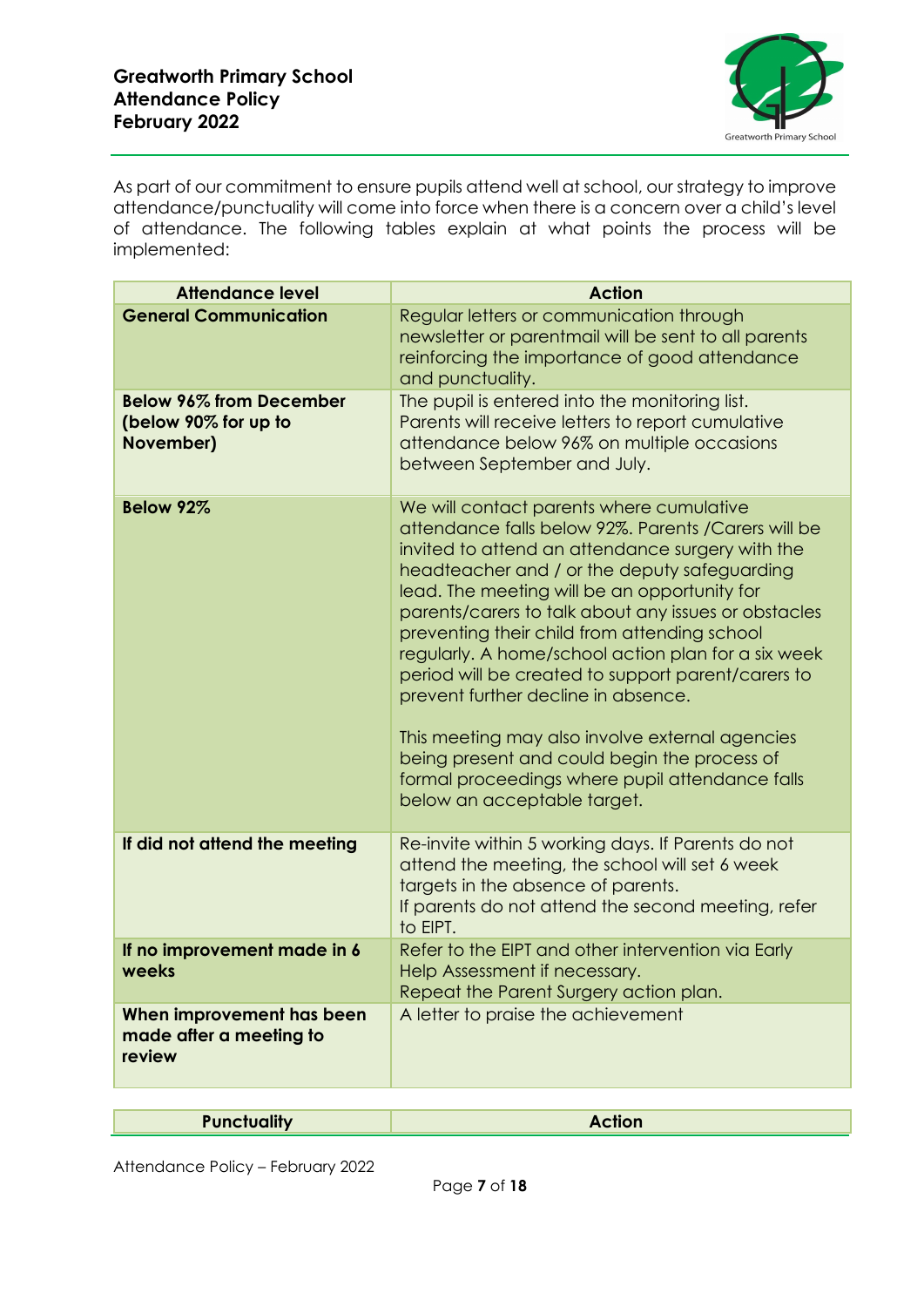

| Late to school on 4 Occasions            | Initial letter sent from school to inform parents of<br>lateness and the impact on learning.                                                                                                        |
|------------------------------------------|-----------------------------------------------------------------------------------------------------------------------------------------------------------------------------------------------------|
|                                          | Improvement seen - sticker awarded in assembly<br>and continue to monitor.                                                                                                                          |
| Late to school on 8 Occasions            | Second letter to inform parents of a number of late<br>arrivals and to reinforce the severity of regular late<br>attendance. The letter will also outline what will<br>happen next (meeting).       |
|                                          | Improvement seen – continue to attend school on<br>time and postcard home and continue to monitor.                                                                                                  |
| Late to school on 12<br><b>Occasions</b> | Third letter to arrange a meeting to make an action<br>plan for improvement in arriving at school on time.                                                                                          |
|                                          | Improvement seen – continue to attend school on<br>time for the whole of the term. Taken off the monitor<br>list and certificate / reward given.                                                    |
|                                          | Action plan implemented and monitored regularly.<br>If improvement seen the above process is followed.<br>If the number of lates does not improve, possible<br>escalation and referral to the EITP. |

#### **Rewards and Education**

Certificates, badges and other incentives are used to celebrate children's excellent attendance at the end of every term (all authorised absences).

98% Bronze 99% Silver 100% Gold

Lessons, assemblies, newsletter, posters and targeted, direct communication will be used to educate children on the importance of excellent attendance. Developing good routines and attitudes to this will not only impact on their outcomes and achievement at school but also their ability to perform in the workplace in the future.

## **Roles and Responsibilities**

At Greatworth Primary School we believe that high attendance levels are achieved as a result of staff working closely together with parents and knowing where their responsibilities lie. The following people have key responsibilities in the pursuit of high levels of attendance and punctuality: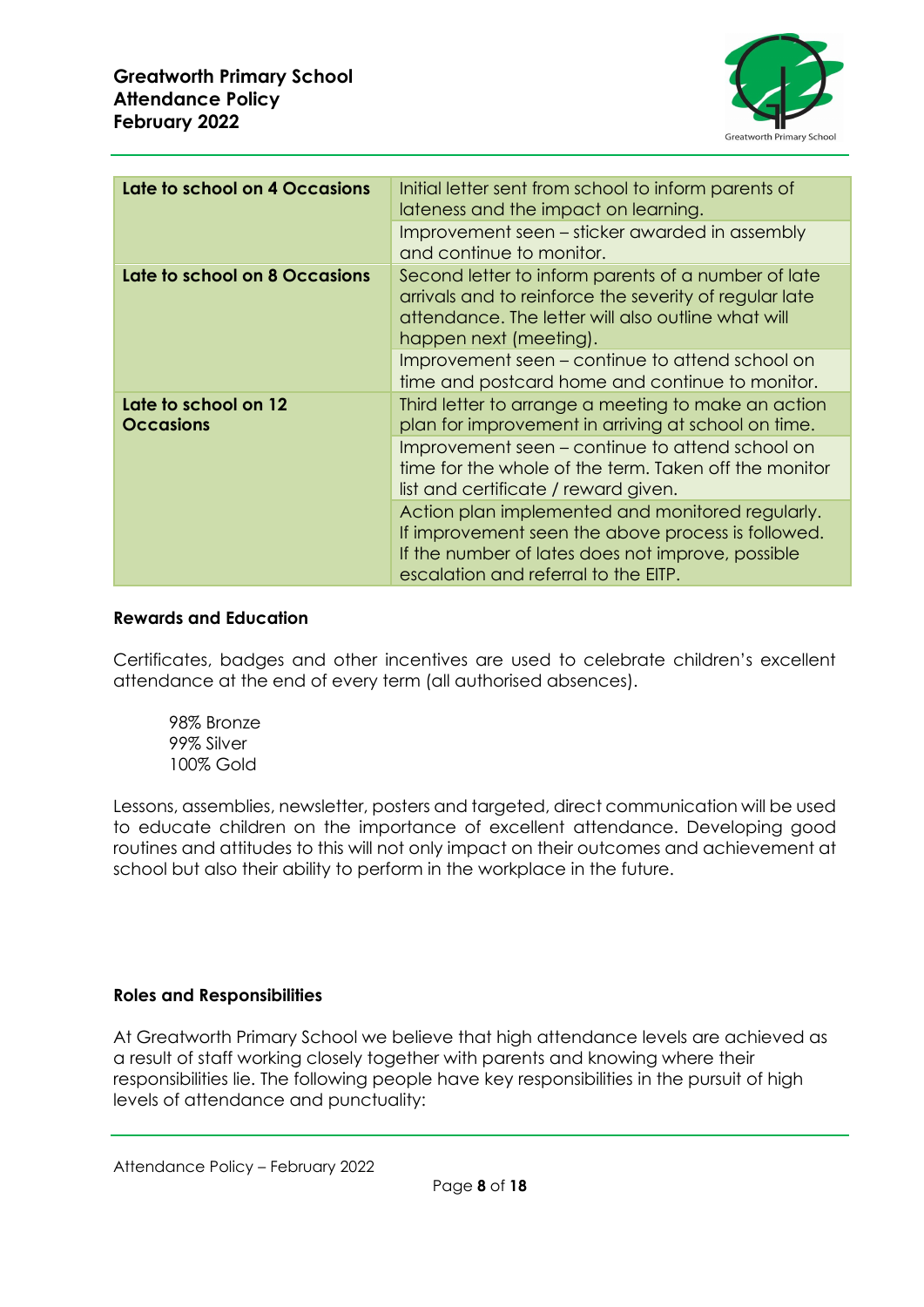

## **Parents**

Parents are expected:

- To ensure that children attend school regularly.
- To inform us by **calling the school by 8.45am each day** giving specific reason why their child is absent.
- To make medical appointments out of school time as far as possible.
- To avoid holidays during term time and to inform the Headteacher well in advance of any family holiday which needs to be taken in term time.
- When children have been ill, to ensure that they return to school as quickly as possible once they are no longer infectious.
- If a child's attendance falls below 92% to attend Attendance Meetings with the Head teacher to set a target for improvement and a plan of action to support their child's attendance.

## **The Governing Body**

The Governing Body is responsible for monitoring attendance figures for the school on at least a termly basis. Attendance data is reported via the Headteacher's report at each Full Governing Body meeting.

The Quality and Standards Committee have responsibility regarding monitoring attendance and punctuality and for the evaluation of the effectiveness of the school's attendance policy and procedures. It also holds the Headteacher to account for the implementation of this policy.

## **Head Teacher**

The Headteacher is responsible for ensuring this policy is implemented consistently and for monitoring absence and punctuality and reporting to Governors. It is therefore the Headteacher's responsibility:

- To ensure that effective systems are in place to accurately reflect individual pupil and group and whole school attendance patterns.
- To monitor individual pupil, group and whole school attendance and punctuality.
- To work closely with parents / carers to promote good attendance and punctuality.
- To work in partnership with key agencies if attendance and / or punctuality is an issue.
- To provide Governors with information to enable them to evaluate the success of policy and practice.

Attendance Policy – February 2022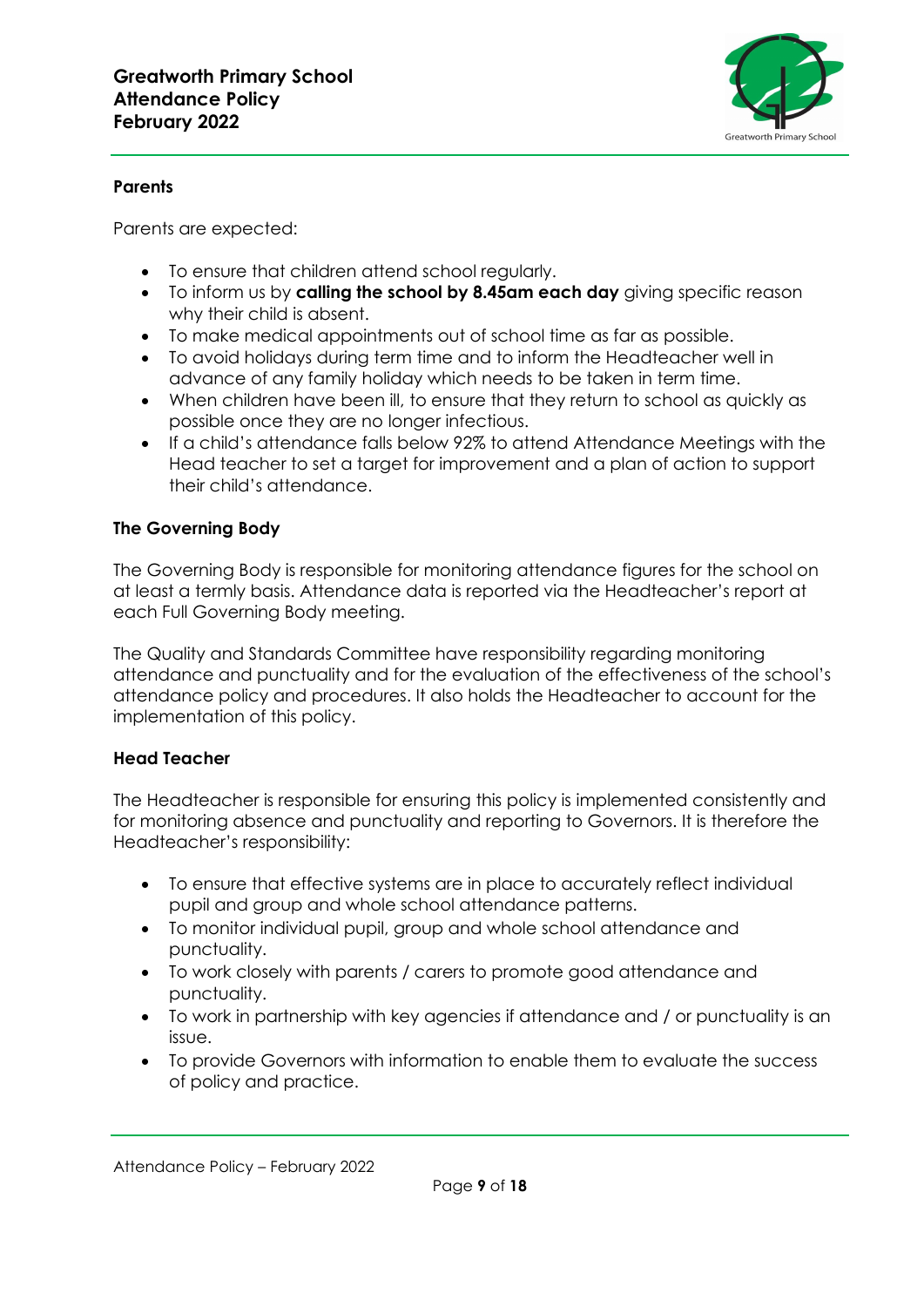

- To arrange contact with parents/carers regarding any concerns about their child's attendance.
- To arrange meetings with parents/carers to discuss support and set targets for those experiencing attendance difficulties.
- To keep detailed records of intervention work with parents and carers on attendance issues.

## **Class Teacher**

Class Teachers are expected:

- To provide an accurate record of the attendance of each child in their class.
- To record the reasons for absence, if known, on the appropriate system.
- To respond promptly to any issue raised in the weekly analysis of registers by Office Staff.
- To organise work to be sent home for children in their class who are expected to be absent for an extended period through sickness or through a temporary exclusion of up to five days.

## **Office Staff**

Office Staff will provide support:

- To prepare, manage and co-ordinate the use of the SIMS Attendance Manager System.
- To monitor and track attendance patterns for all children and prepare relevant attendance reports when necessary.
- To contact parents/carers on the first day of their child's absence to establish the reason. To ensure that a satisfactory reason for every absence has been established for each child at the end of each week.
- To collate and provide details to support the Head teacher in making a judgement whether an absence is authorised or unauthorised.
- To meet with the Head teacher and provide updates on current attendance and punctuality.

## **Education Inclusion and Partnership Team (EIPT)**

The school has to make registers regularly available to the local authority's Education Inclusion and Partnership Team , who may contact parents to seek clarification or follow up matters of concern. The role of the Education Inclusion and Partnership Team is to: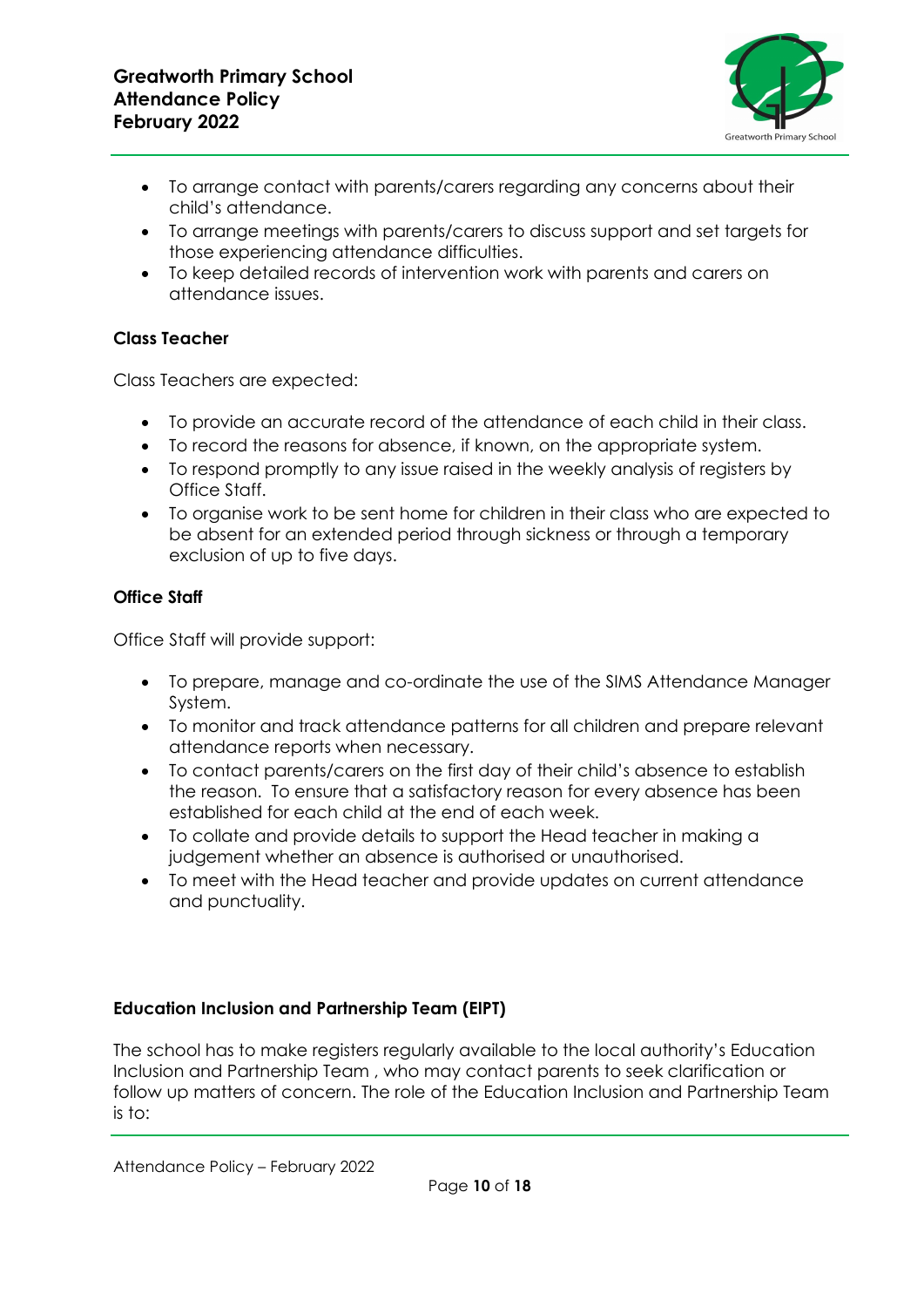

- Enforce the law regarding school attendance.
- Support the whole school response to attendance through regular meetings and monitoring individual children's attendance.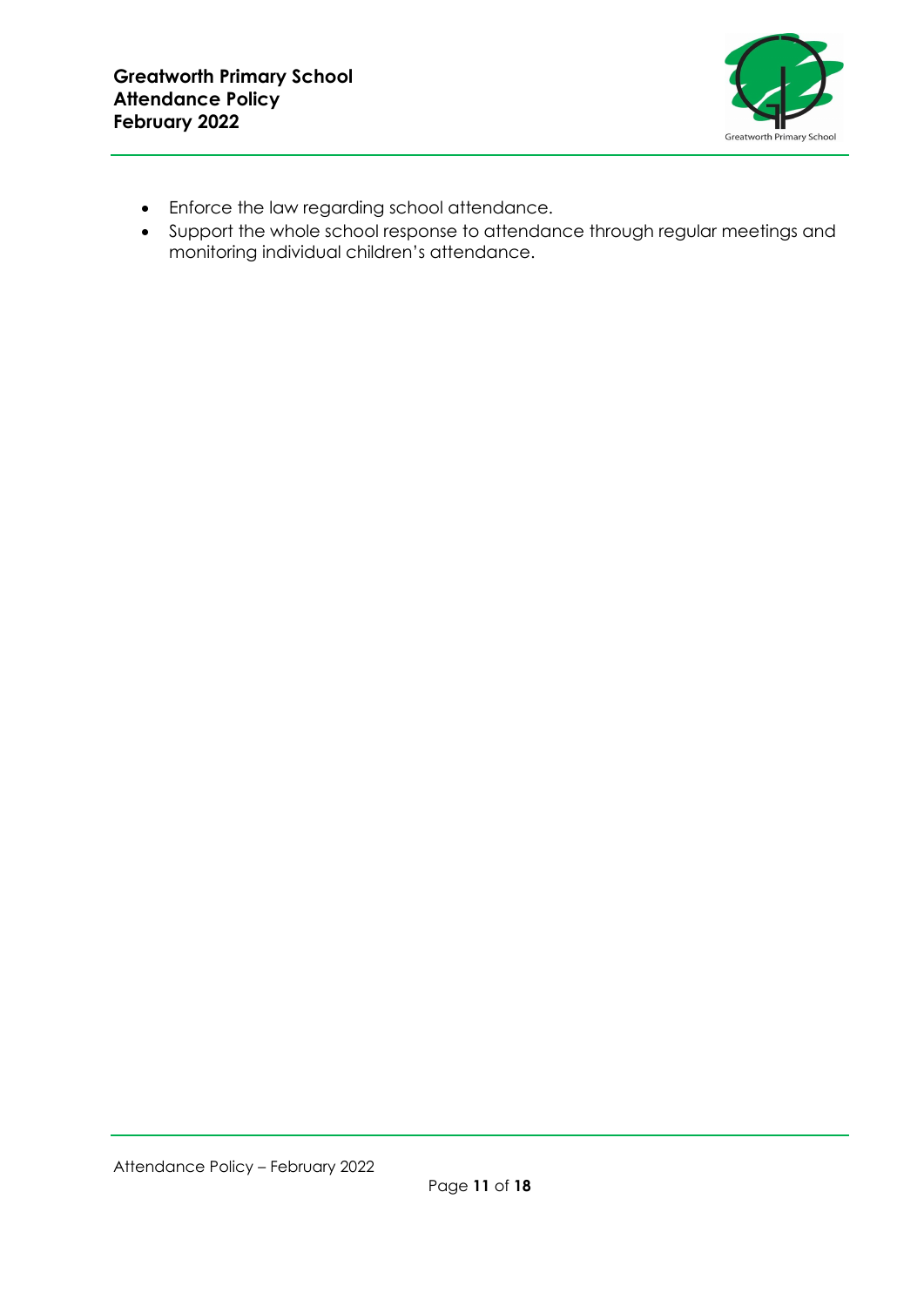





## **Northamptonshire County Council Code of Conduct**

## **Penalty Notices to Address Absences and Poor Attendance at School or Alternative Provision**

## **Rationale**

1. The purpose of this Code of Conduct is to ensure that the associated powers are applied consistently and fairly across the Local Authority area and that suitable arrangements are in place for the administration of Penalty Notices.

2. Regular and punctual attendance at school, or alternative provision, is both a legal requirement and essential for children and young people to maximise their educational opportunities. Penalty Notices offer a swift intervention which Northamptonshire County Council (NCC) will use to deal with issues of unauthorised absence before they become entrenched.

3. An offence occurs if a parent/carer fails to secure a child's attendance at school, or alternative provision, at which they are a registered pupil and that absence is not authorised by the school, or alternative provision.

4. In addition a Penalty Notice can be used to help ensure parents fulfill their responsibilities to ensure their child is not out in a public place without reasonable justification during the first five days of every exclusion from school.

## **Authorisation**

1. The primary responsibility for the issuing of Penalty Notices rests with the Local Authority. Educational Inclusion & Partnership Team (EIPT) of NCC will therefore issue Penalty Notices in Northamptonshire. This ensures consistency and will prevent conflict with other enforcement sanctions.

2. Although professionals other than those within the Local Authority (e.g. Head Teachers, the Police etc.) are accredited persons within the legislation, able to issue Penalty Notices, there is no requirement for them to do so. In Northamptonshire it has been agreed that the Police will not issue Penalty Notices. If a Head Teacher feels it is appropriate for a Penalty Notice to be issued they must refer to the EIPT. This will avoid a Penalty Notice being issued when the EIPT is instigating legal intervention proceedings for irregular school attendance or where a Penalty Notice is not deemed an appropriate form of intervention.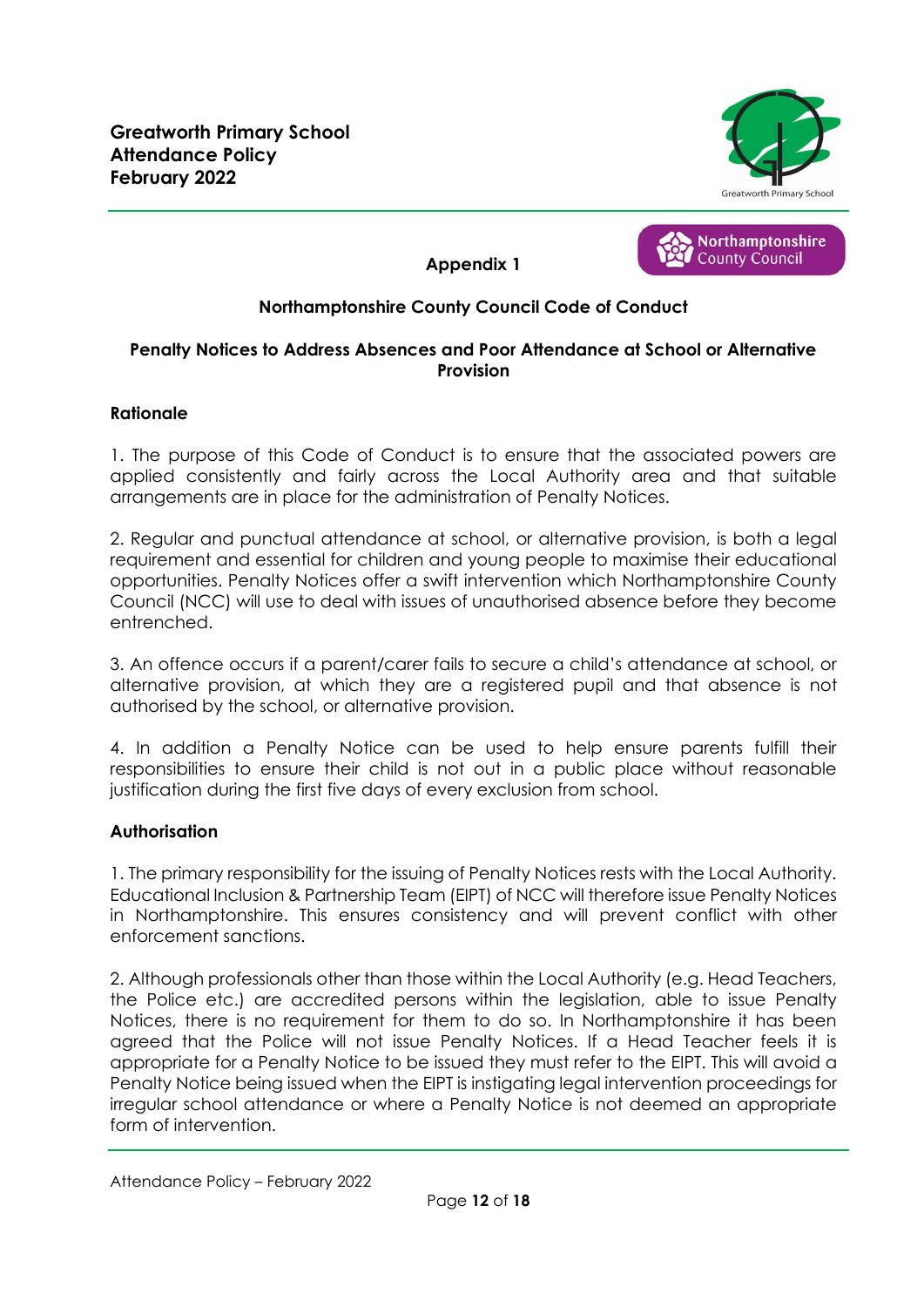

3. Penalty Notices will be issued by First Class post to satisfy evidential requirements.

4. EIPT will act upon requests to issue Penalty Notices from schools, academies, or alternative education providers and Northamptonshire Police, provided that;

a) All relevant information is supplied in the specified manner;

b) The circumstances of the pupil's absence meets the requirements of this Code of Conduct; and

c) The issuing of a Penalty Notice does not conflict with other interventions strategies in place or other enforcement sanctions already in process.

#### **Criteria for Issuing Penalty Notices**

1. Penalty Notices are issued to parents as defined under Section 576 of the Education Act 1996, in relation to children of compulsory school age. Under the Act the term "parent" includes;

- All natural parents, whether they are married or not;
- Any person who, although not a natural parent, has parental responsibility for a child or young person;
- Any person although not a natural parent has care of a child or young person. Having care of a child or young person means that a person with whom the child lives and who looks after a child, irrespective of what their relationship is with a child.

2. They may be issued for children at maintained schools, academies, free schools and alternative provision providers in Northamptonshire.

3. In accordance with the definition of parent, and thereby parental responsibility for nonschool attendance, more than one person may be liable for the offence. In such circumstances, separate notices will be issued to each person.

4. Penalty Notices may be issued when:

• Where there has been an unacceptable level of unauthorised absence from an educational establishment and enforcement is necessary to improve attendance. Unauthorised absence is absence without permission from a head teacher or other authorised representative from the school. This includes all unexplained or unjustified absences. The categories of authorised and unauthorised absence are explained in the Guidance to the Education (Pupil Registration) (England) Regulations 2006.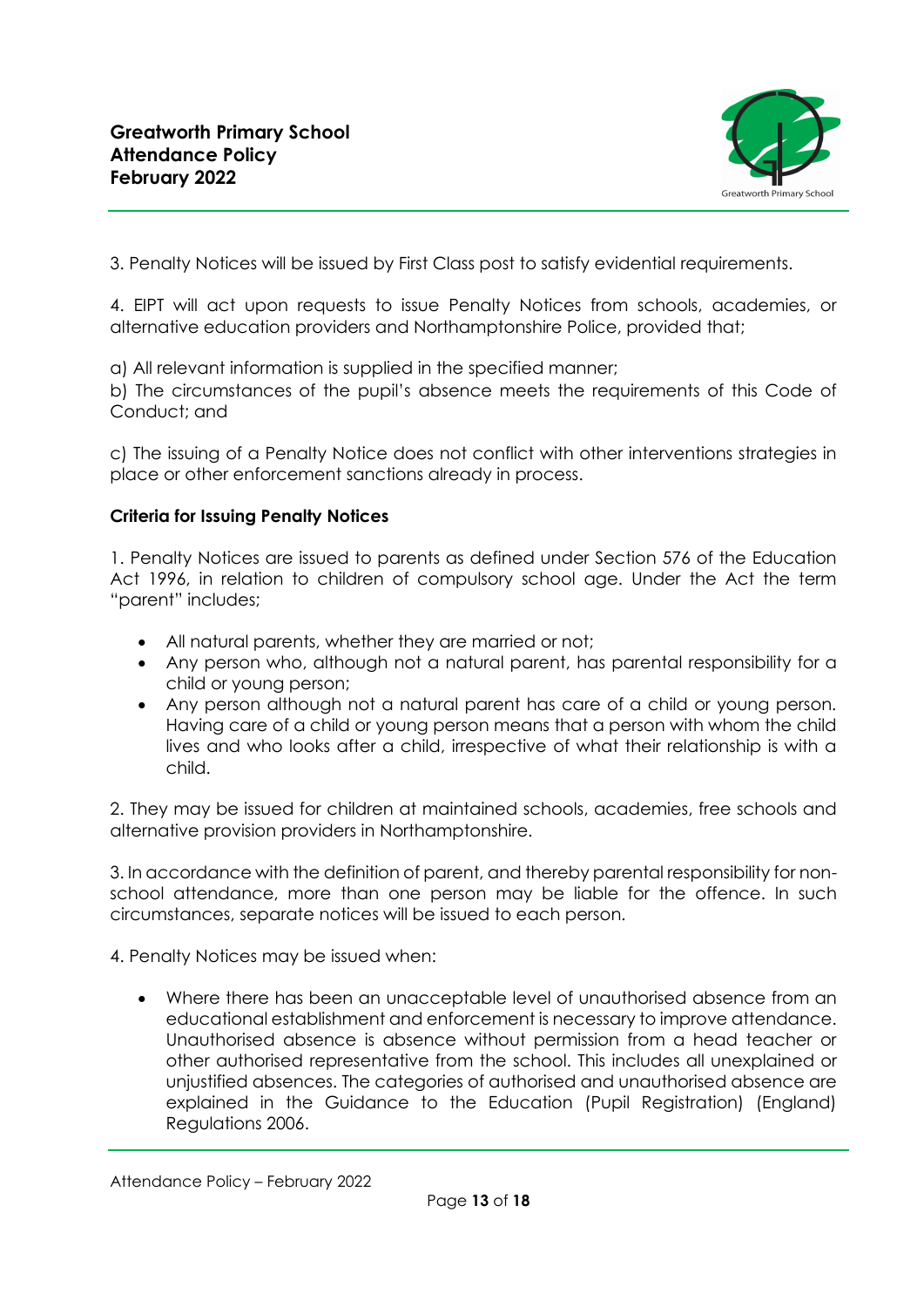

- A minimum of 10 sessions of unauthorised absence in a 6 school week period will usually have occurred. However, a shorter period of time may be considered appropriate in some circumstances.
- In the case of a unauthorised holiday taken during term time, if;
	- ➢ Parents have not sought permission from the Head Teacher before taking their child out of school for a holiday in term time.
	- ➢ The Head Teacher has refused the request but the absence occurs anyway; or
	- ➢ A pupil has not returned to school by the agreed date with no satisfactory explanation.
	- $\triangleright$  And there have been 10 sessions of unauthorised absence in a 6 school week period.
	- ➢ Each case is considered on its own individual merits.
- A pupil is persistently late to school, i.e. arrives after the register has closed;
- Under truancy sweeps carried out under Crime and Disorder Act 1998 powers, a minimum of 5 sessions of unauthorised absence may generate a Penalty Notice, if these unauthorised absences occur in the 6 school weeks (maximum) after the child was stopped on a the truancy sweep; and
- When an excluded child is present in a public place during school hours on a day which is one of the first 5 school days to which the exclusion relates or, where that exclusion is for a fixed period of 5 days or less, any of the days to which the exclusion relates, under the protocol for Section 103 of the Education and Inspections Act 2006.

Alternative action may need to be considered if school attendance offences re-occur, in the light of advice from Legal Services.

## **Withdrawal of Penalty Notices**

Once issued a Penalty Notice can only be withdrawn in the following circumstance;

- The Penalty Notice has not been issued in accordance with the Code of Conduct.
- Evidence has been established that the Penalty Notice was issued to the wrong person.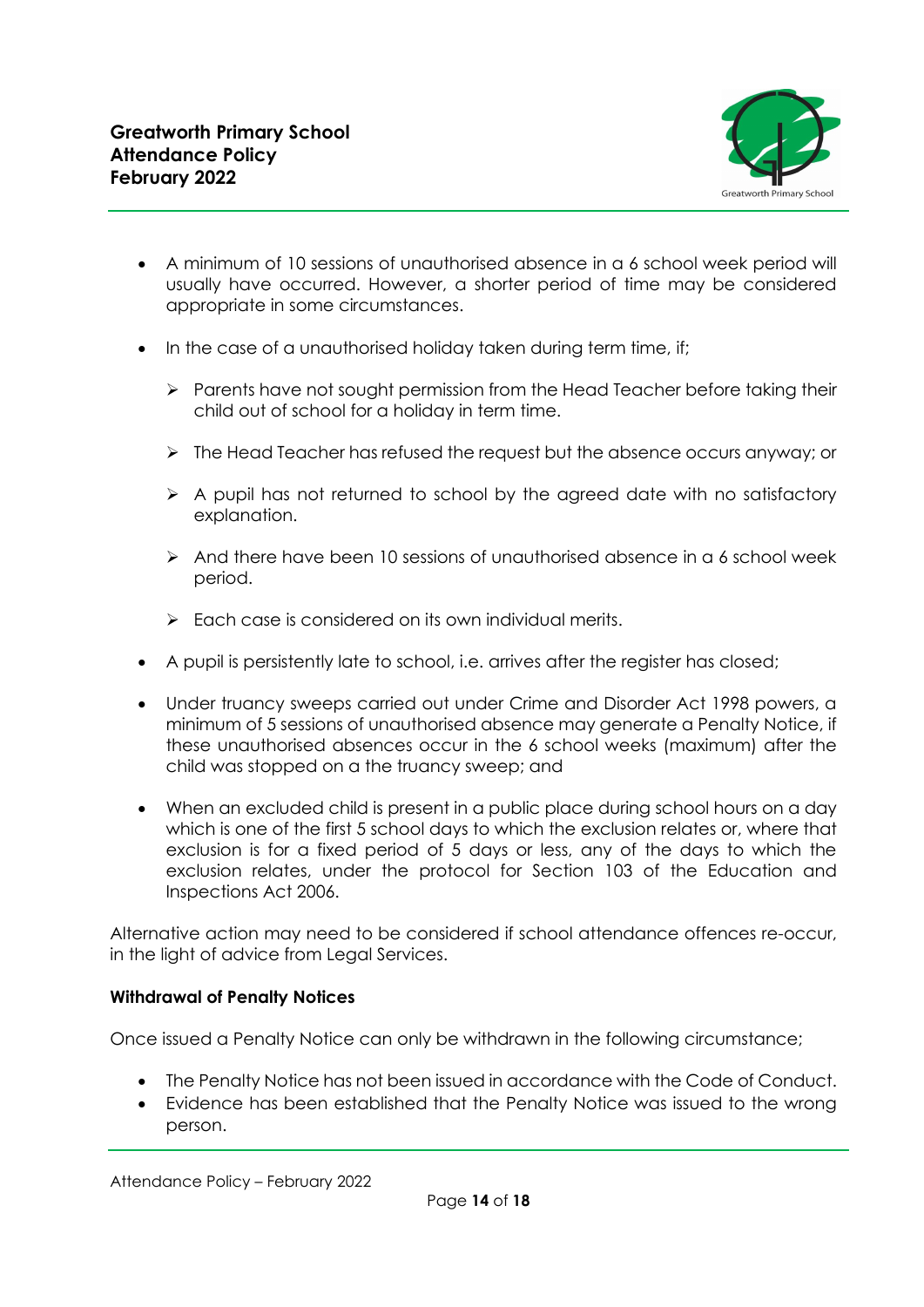

- There are material errors in the information leading to the issue of the Penalty Notice.
- The period for payment has expired and the Local Authority does not intend to institute legal proceedings for which the Penalty Notice relates.

## **Payment of Penalty Notices**

The arrangements for the paying of Penalty Notices will be detailed on the Penalty Notice.

Revenue generated from the Penalty Notices will be used to cover the costs of issuing and enforcing notices, or the cost of prosecuting recipients who do not pay.

## **Non-Payment of Penalty Notices**

The Penalty is £60 if paid within 21 days of receipt of the Penalty Notice (assumed as 2 working days following the Notice being sent by first class mail), or £120 if paid after 21 days but within 28 days of receipt of the Penalty Notice.

If the Penalty Notice is not paid in full by the end of the 28 day period, the Local Authority may prosecute for the offence to which the Notice applies. The prosecution relates to irregular school attendance under Section 444 of the Education Act 1996. Where a prosecution is an appropriate course of action a Caution may be offered by the Local Authority as an alternative method of disposal.

There is no statutory right of appeal against the issuing of a Penalty Notice.

A record will be kept of all prosecutions relating to offence for which a Penalty Notice was issued.

## **Legislation**

1. Section 23 Anti Social Behaviour Act 2003 empowers authorised officers of a Local Authority, Head Teachers (and Deputy and Assistant Head Teachers authorised by the Head) and Police Officers (including Community Support Officers) to issue a Penalty Notice in cases of unauthorised absence from school, or alternative provision.

2. The Education (Penalty Notices) (England) Regulations 2004 came into force on 27th February 2004.

3. The Education (Penalty Notices) (England) Regulations 2004 require the Local Authority, in consultation with the above, to develop a code of conduct for issuing of Penalty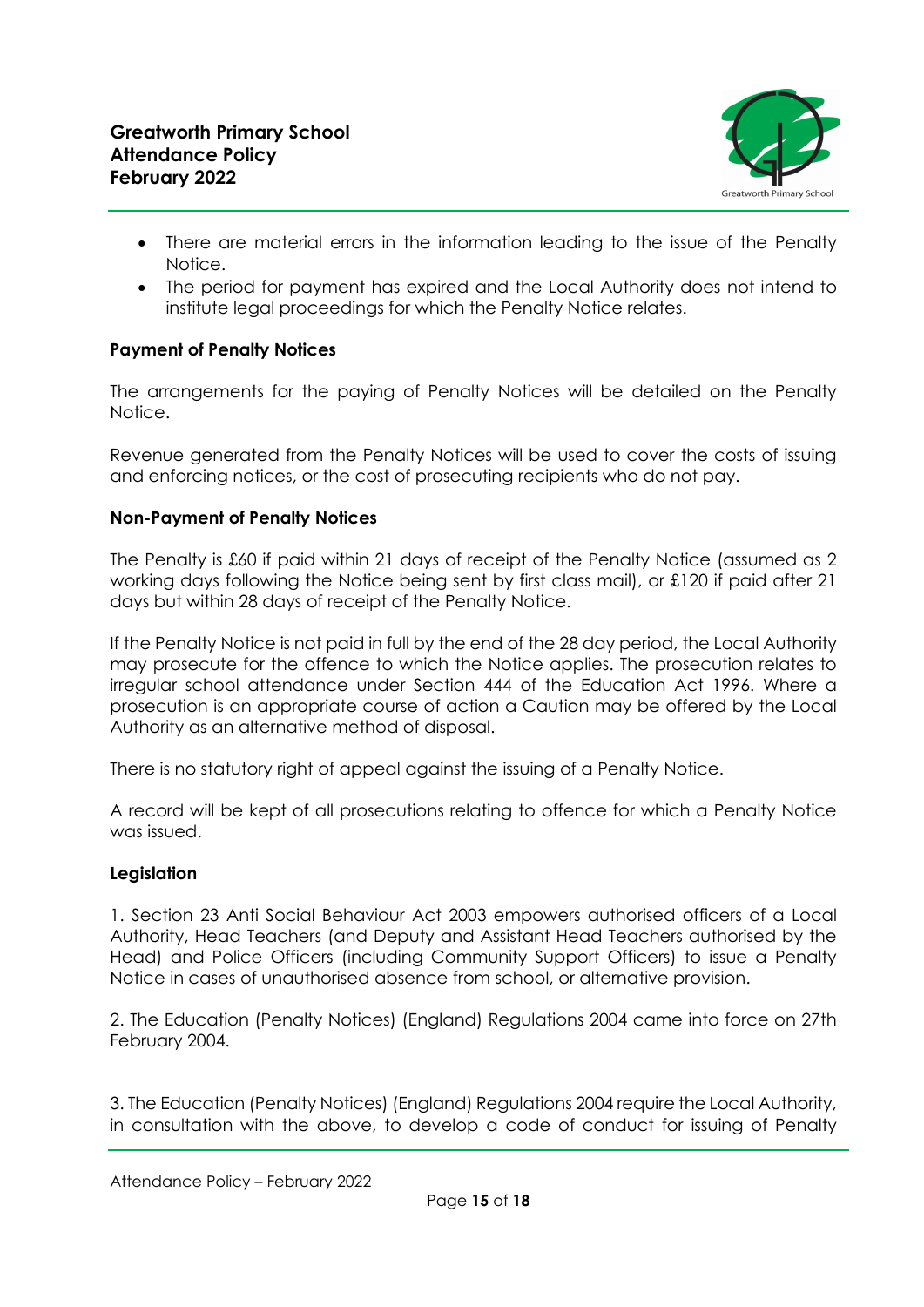

Notices. Any person issue a Penalty Notice must do so within the terms of this code of conduct) the Code of Conduct").

4. The Education (Penalty Notices) (England) Regulations 2005 extends the issuing of Penalty Notices to alternative provision.

5. The Education (Penalty Notices) (England) (Amendment) Regulations 2012 confirms the increase in the amount of penalty where the offence are alleged to have been wholly or partly committed after 1st September 2012.

6. Education (Penalty Notices) (England) (Amendment) Regulations 2013 confirm that the penalty of £60 must be paid within 21 days or after that period increase to £120 to be paid within 28 days.

7. The Education (Pupil Registration) (England) (Amendment) Regulations 2013 remove all reference to *family holiday* and extended leave as well as the statutory threshold of 10 school days. Amendments make clear that Head Teachers may not grant any leave of absence during term time unless there are exceptional circumstances. Head Teachers should determine the number of school days a child can be away from school *if* the leave is granted.

8. The education provisions of the Anti Social Behaviour Act 2003 apply to all parents who fall within the definition of parent as set out in Section 576 of the Education Act 1996.

9. Penalty Notices supplement existing sanctions currently available under Section 444 Education Act 1996 or Section 36 Children Act 1989 to enforce attendance at school or alternative provision.

10. Education and Inspections Act 2006; giving authorisation to Penalty Notices when a child has been excluded.

11. This Code of Conduct complies with the requirements set out in Sections 14-16 of the Education (Penalty Notices) (England) Regulations 2007.

12. The issuing of Penalty Notices must conform to all requirements of the Human Rights Act and Equal Opportunities legislation.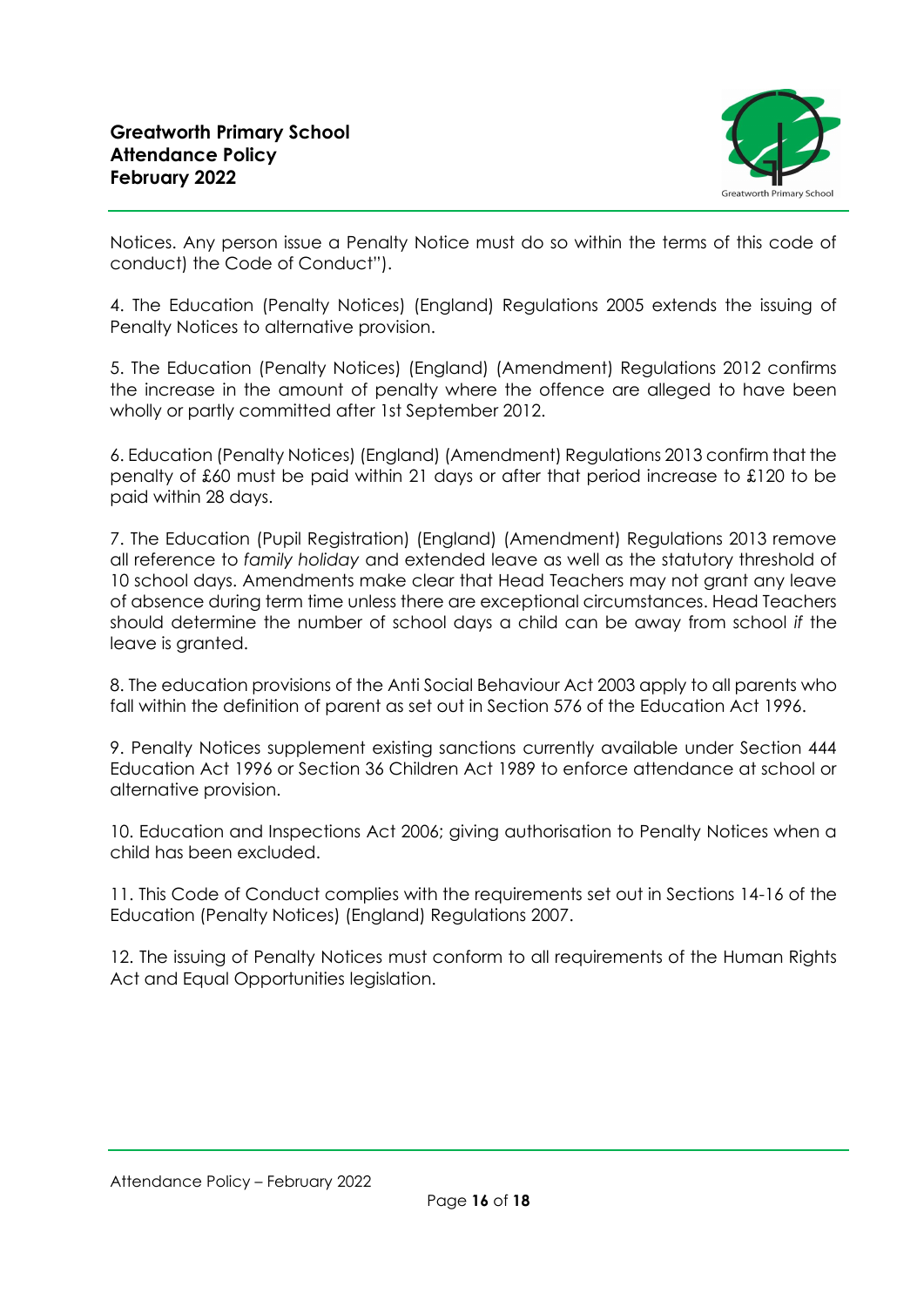

## **Appendix 2**

## **APPLICATION FOR LEAVE OF ABSENCE DURING TERM TIME**

**Attached is an application form for you to request permission for your child/ren to be absent from school to take part in a family holiday. Before completing the application form, please read the School Attendance Policy and the information provided by the Department for Education School Attendance Document (November 2016) carefully:**

Head teachers should only authorise leave of absence in exceptional circumstances. If a head teacher grants a leave request, it will be for the head teacher to determine the length of time that the child can be away from school. Leave is unlikely, however, to be granted for the purposes of a family holiday as a norm.

The application for leave must be made in advance and the head teacher must be satisfied that there are exceptional circumstances based on the individual facts and circumstances of the case which warrant the leave. Where a leave of absence is granted, the head teacher will determine the number of days a pupil can be away from school. A leave of absence is granted entirely at the head teacher's discretion.

If a school does not authorise a leave of absence for the purpose of a holiday but the parents still take the child out of school, or the child is kept away for longer than was agreed, the absence is unauthorised. The regulations do not allow schools to give retrospective approval. If the parents did not apply for leave of absence in advance, the absence will be recorded as unauthorised.

**Having read these notes, if you still wish to apply for a leave of absence for your child to accompany you on holiday during term time then please complete the application form. This form should be returned to the school office at least 4 school weeks before the holiday.**